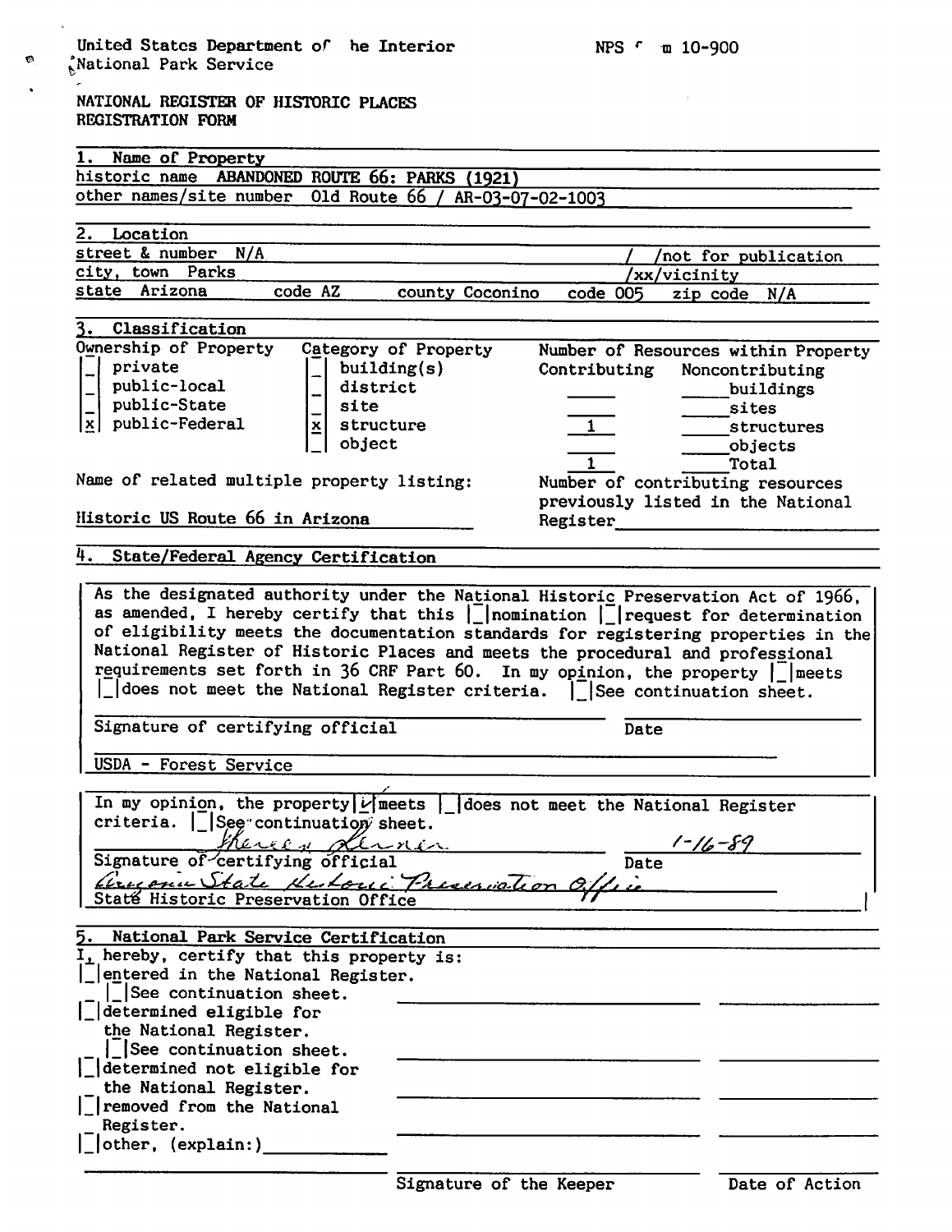| 6. Function or Use                      |                                     |  |
|-----------------------------------------|-------------------------------------|--|
| Historic Functions (enter categories    | Current Functions (enter categories |  |
| from instructions                       | from instructions)                  |  |
| TRANSPORTATION/Road-related (vehicular) | Abandoned/not in use                |  |
| [Interstate Highway]                    |                                     |  |
|                                         |                                     |  |
| <b>7. Description</b>                   |                                     |  |
| Architectural Classification            | Materials enter categories from     |  |
| (enter categories from instructions)    | instructions)                       |  |
| N/A                                     | foundation                          |  |
|                                         | walls                               |  |
|                                         | roof                                |  |
|                                         | other<br>Earth fill.<br>bituminous  |  |
|                                         | surfacing                           |  |
|                                         |                                     |  |

Describe present and historic physical appearance.

 $\sim$ 

This abandoned .35 mile (.50 km) long section of Route 66 lies unused today. It retains its cross-section template and bituminous surfacing. Aside from some deterioration of the road surface and intrusive vegetation, this section retains its historic appearance.

This section of road that in 1926 would become Route 66 was built in about 1921. Although pre-193Os alignments of Route 66 were generally not paved, this section appears to have a bituminous surface, formed by spraying hot oil on pebbles or cinders. The roadway is in excellent condition, particularly compared with the portion of this road that continues west, which is discernable but largely obliterated.

The 1931 realignment of Route 66 several feet south left this section abandoned.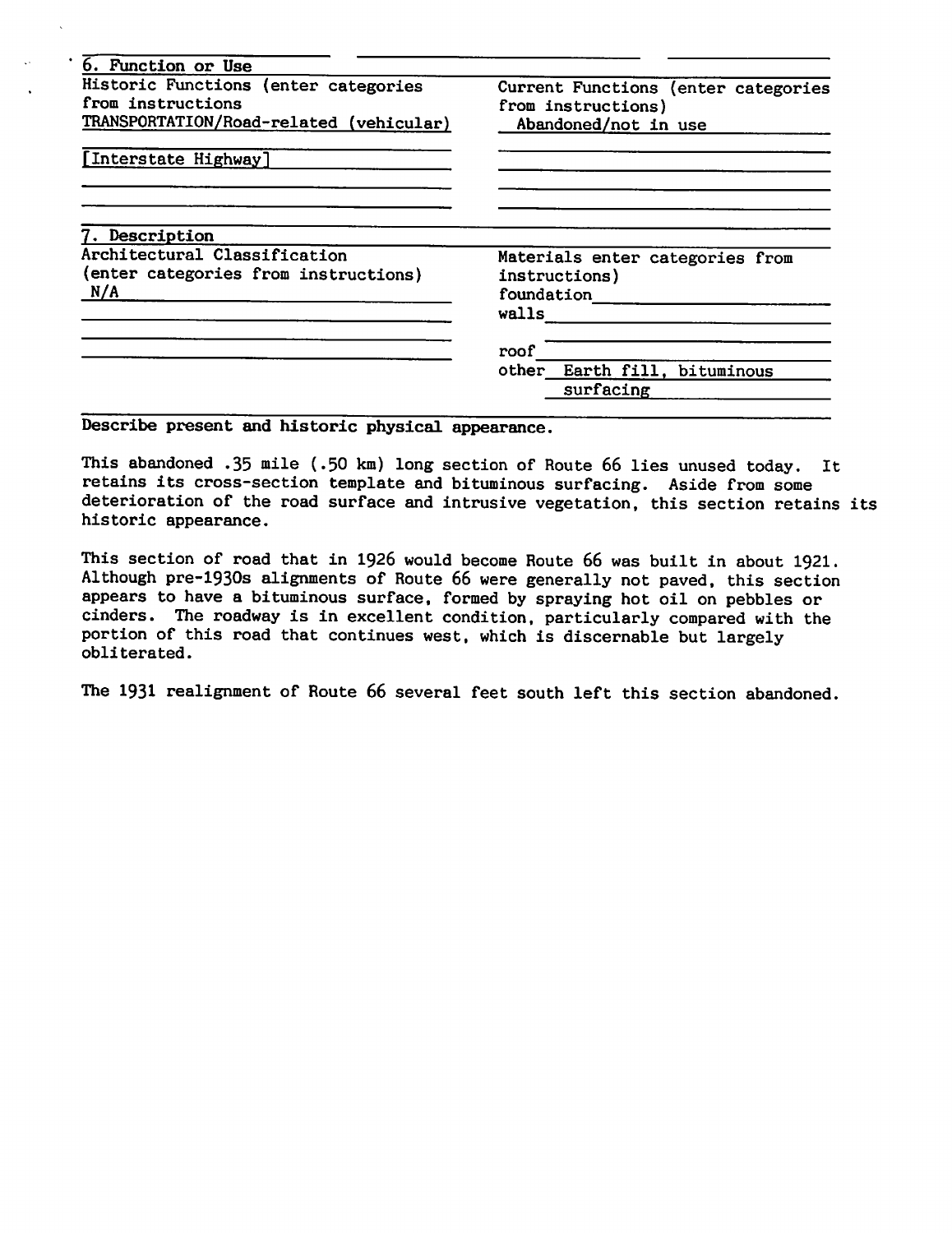| Certifying official has considered the significance of this property in relation to                                                                                                                                                                                                                                                                                           |
|-------------------------------------------------------------------------------------------------------------------------------------------------------------------------------------------------------------------------------------------------------------------------------------------------------------------------------------------------------------------------------|
| $ \bar{x} $ nationally $ \bar{r} $ statewide $ \bar{r} $ locally                                                                                                                                                                                                                                                                                                              |
|                                                                                                                                                                                                                                                                                                                                                                               |
| Criteria Considerations (Exceptions) $\begin{bmatrix} 1 & 1 \\ 1 & 1 \end{bmatrix}$ $\begin{bmatrix} 1 & 1 \\ 1 & 1 \end{bmatrix}$ $\begin{bmatrix} 1 & 1 \\ 1 & 1 \end{bmatrix}$ $\begin{bmatrix} 1 & 1 \\ 1 & 1 \end{bmatrix}$ $\begin{bmatrix} 1 & 1 \\ 1 & 1 \end{bmatrix}$ $\begin{bmatrix} 1 & 1 \\ 1 & 1 \end{bmatrix}$ $\begin{bmatrix} 1 & 1 \\ 1 & 1 \end{bmatrix}$ |
| Areas of Significance (enter categories Period of Significance Significant<br><b>Dates</b>                                                                                                                                                                                                                                                                                    |
|                                                                                                                                                                                                                                                                                                                                                                               |
| Cultural Affiliation                                                                                                                                                                                                                                                                                                                                                          |
| Architect/Affiliation                                                                                                                                                                                                                                                                                                                                                         |
|                                                                                                                                                                                                                                                                                                                                                                               |

State significance of property, and justify criteria, criteria considerations, and areas and periods of significance noted above.

This property is significant for its association with Historic US Route 66 in Arizona and the theme of transportation in America between ca. 1920 and 1944.

This ca. 1921 alignment was part of Route 66 described by the magazine Arizona Highways in <sup>1931</sup> as "... narrow, crooked, poorly surfaced road which is particularly dangerous in dry weather due to ravelling and innumerable potholes." sharp curve just west of the nominated property was the site of many accidents, earning the dreaded title of "dead man's curve" in the local newspaper. The 1931 realignment was straighter and wider, necessitating a shift of the roadbed at Parks (then called Maine). It had passed between the small cluster of businesses there (located just east of the nominated property). After 1931, Route 66 ran a few feet to the south, and the focus of the small community shifted in that direction.

This short section of road is an excellent example of the earliest alignment of Route 66. It is the best preserved section of the ca. 1921 roadway in the Parks area, and aids in our understanding of the various alignments of Route 66 and their relationship to the small community of Parks. Although at .35 mile this is a short segment of road, it nevertheless presents an unbroken view of the roadway to the horizon. The cross-section template and pavement from the historic period remain in good condition. It retains integrity of design, workmanship, location, feeling, association, and setting.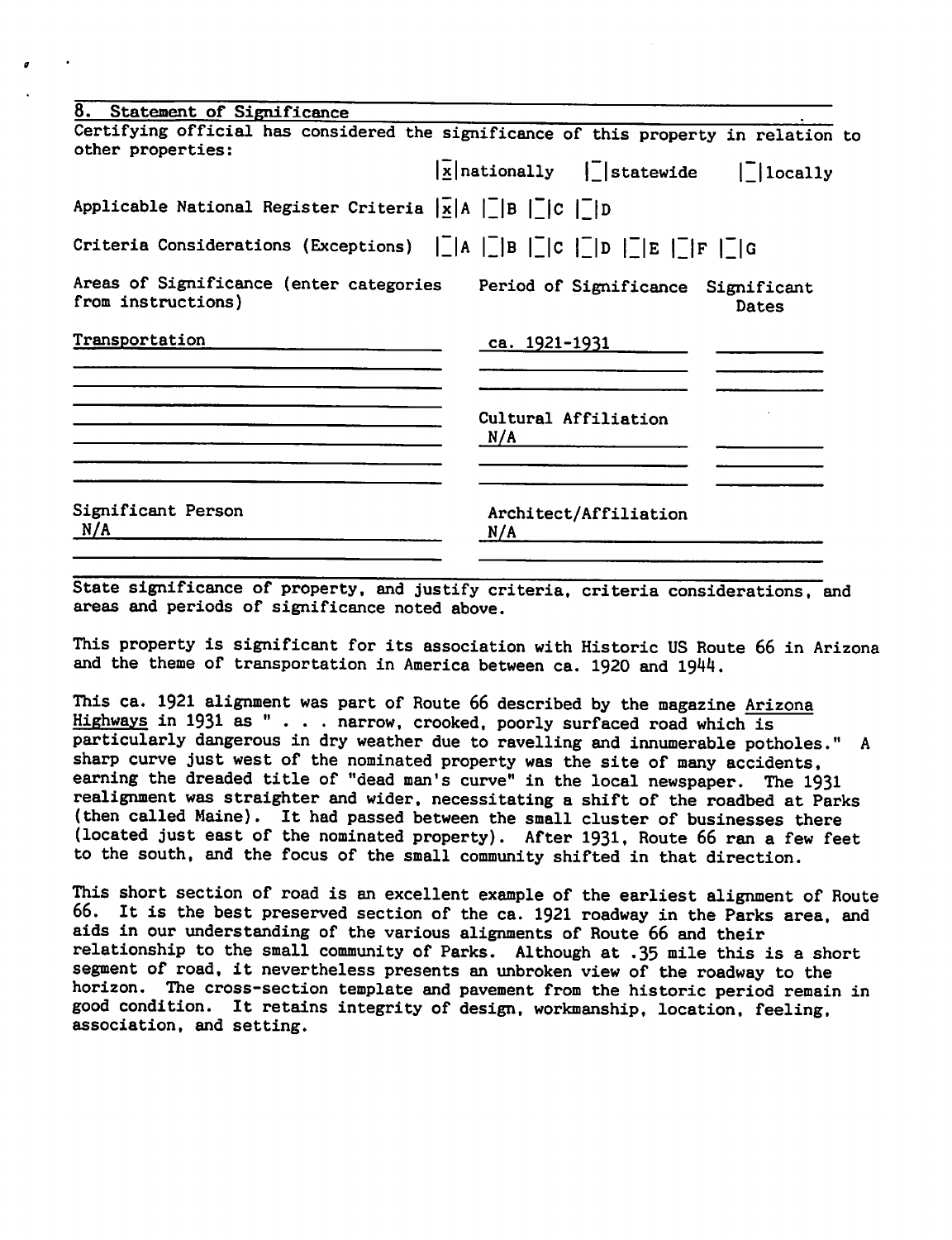| 9. Major Bibliographical References                                                                                                                                                                                                                                                                                                                                                                                                                                                                                                                                                                                                           |                                                                                                                                                                                                                                               |
|-----------------------------------------------------------------------------------------------------------------------------------------------------------------------------------------------------------------------------------------------------------------------------------------------------------------------------------------------------------------------------------------------------------------------------------------------------------------------------------------------------------------------------------------------------------------------------------------------------------------------------------------------|-----------------------------------------------------------------------------------------------------------------------------------------------------------------------------------------------------------------------------------------------|
| Arizona Highways July, 1931                                                                                                                                                                                                                                                                                                                                                                                                                                                                                                                                                                                                                   |                                                                                                                                                                                                                                               |
| Williams News<br>Aug. 10, 1928                                                                                                                                                                                                                                                                                                                                                                                                                                                                                                                                                                                                                |                                                                                                                                                                                                                                               |
| "As Built" Plans dated 1/24/32. Federal Aid Project 89-E (Ash Fork-Flagstaff<br>highway). On file at ADOT Engineering Records Division, Phoenix.<br>Previous documentation on file (NPS):<br>preliminary determination of individual<br>listing (36 CFR 67) has been requested.<br>previously listed in the National Register<br>previously determined eligible by the<br>National Register<br>xļ<br>designated a National Historic Landmark<br> _  designated a National Historic Landmark<br> _  recorded by Historic American Buildings<br>Survey #<br>    recorded by Historic American Engineering<br>$\mathsf{Record}$ # $\blacksquare$ | See continuation sheet.<br>Primary location of additional data:<br>State hist. preservation office<br>Other State agency<br>Federal agency<br>Local government<br>University<br><b>Other</b><br>Specify repository:<br>Kaibab National Forest |
| 10. Geographical Data                                                                                                                                                                                                                                                                                                                                                                                                                                                                                                                                                                                                                         |                                                                                                                                                                                                                                               |
| Acreage of property 6 acres                                                                                                                                                                                                                                                                                                                                                                                                                                                                                                                                                                                                                   |                                                                                                                                                                                                                                               |
| UTM References<br>A 12 413100<br>13902100<br> 1 2 <br>$\mathbf{B}$<br>Easting<br>Northing<br>Zone<br>Zone<br>$c \perp$<br>D.<br>Northing<br>Easting<br>Zone<br>Zone                                                                                                                                                                                                                                                                                                                                                                                                                                                                           | 4 1 3 5 7 0 <br>13 9 0 2 1 0 0 <br>Easting<br>Northing<br>Easting<br>Northing<br>See continuation sheet                                                                                                                                       |
| Verbal Boundary Description                                                                                                                                                                                                                                                                                                                                                                                                                                                                                                                                                                                                                   |                                                                                                                                                                                                                                               |
| This .35 mile (.50 km) long section of Abandoned Route 66 is defined on the west by<br>an intrusive side road and an obliterated road section, and on the east by private<br>property. The original ROW (66 feet to each side of the centerline) defines the<br>width. See UTM references and attached map.                                                                                                                                                                                                                                                                                                                                   | See continuation sheet                                                                                                                                                                                                                        |
| Boundary Justification                                                                                                                                                                                                                                                                                                                                                                                                                                                                                                                                                                                                                        |                                                                                                                                                                                                                                               |
| The boundary includes the property type "Abandoned Route 66" defined in the multiple<br>property form. All improvements associated with this property are contained within<br>the ROW.                                                                                                                                                                                                                                                                                                                                                                                                                                                        |                                                                                                                                                                                                                                               |
|                                                                                                                                                                                                                                                                                                                                                                                                                                                                                                                                                                                                                                               | See continuation sheet                                                                                                                                                                                                                        |
| <b>11.</b><br>Form Prepared By                                                                                                                                                                                                                                                                                                                                                                                                                                                                                                                                                                                                                |                                                                                                                                                                                                                                               |
| name/title_Teri A. Cleeland, Archeologist                                                                                                                                                                                                                                                                                                                                                                                                                                                                                                                                                                                                     |                                                                                                                                                                                                                                               |
| organization Kaibab National Forest<br>street & number 800 S. Sixth St.                                                                                                                                                                                                                                                                                                                                                                                                                                                                                                                                                                       | date August 2, 1988                                                                                                                                                                                                                           |
| city or town Williams                                                                                                                                                                                                                                                                                                                                                                                                                                                                                                                                                                                                                         | telephone (602) 635-2681<br>zip code 86046<br>state AZ                                                                                                                                                                                        |
|                                                                                                                                                                                                                                                                                                                                                                                                                                                                                                                                                                                                                                               |                                                                                                                                                                                                                                               |

 $\frac{1}{\sqrt{2}}\int_{\mathbb{R}^{2}}\frac{1}{\sqrt{2}}\left(\frac{1}{\sqrt{2}}\right)^{2}dx\leq\frac{1}{2}\int_{\mathbb{R}^{2}}\frac{1}{\sqrt{2}}\left(\frac{1}{\sqrt{2}}\right)^{2}dx$ 

 $\Delta \sim 10^{-11}$ 

 $\mathcal{L}^{\text{max}}_{\text{max}}$  , where  $\mathcal{L}^{\text{max}}_{\text{max}}$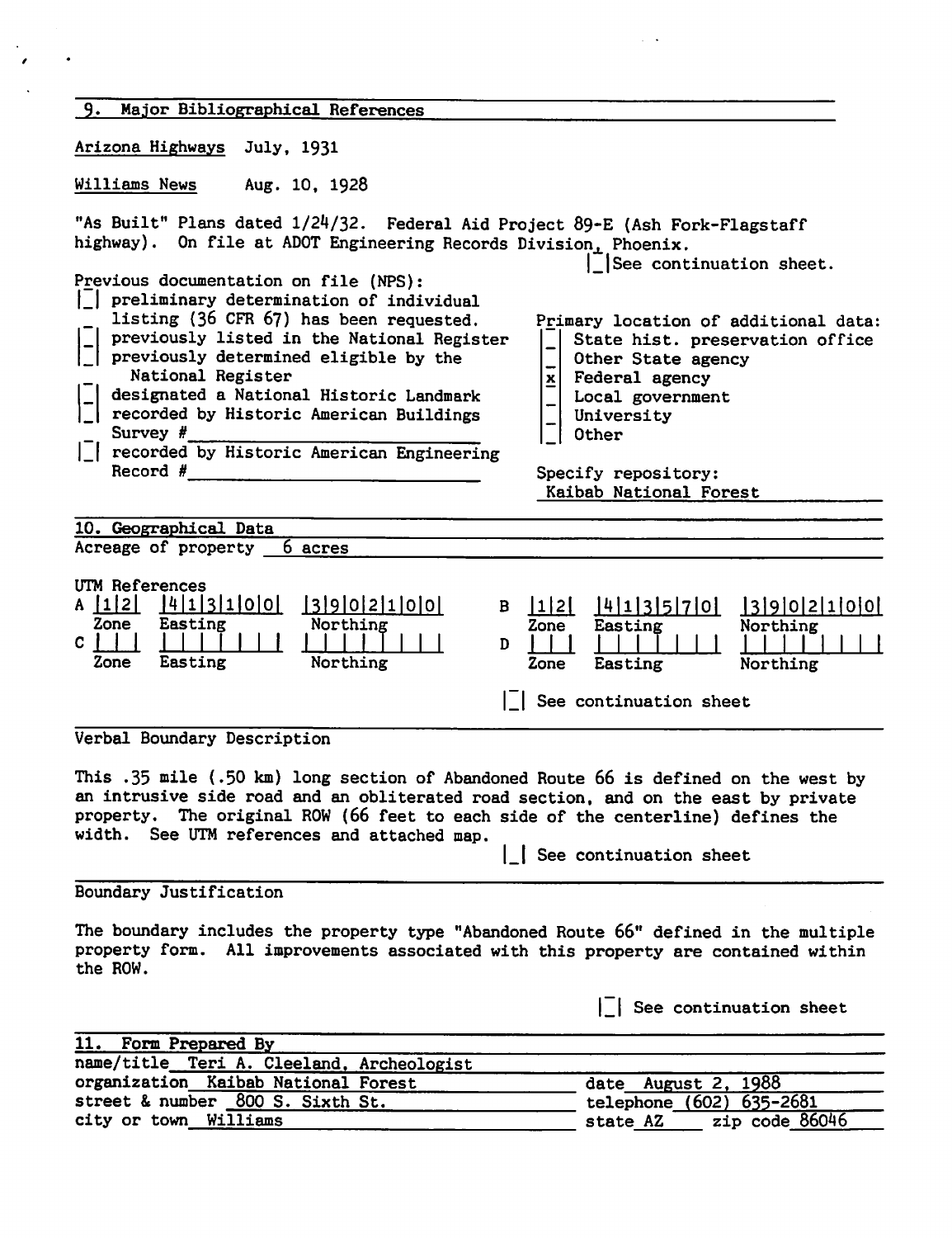NPS Form 10-900a

United States Department of the Interior National Park Service

NATIONAL REGISTER OF HISTORIC PLACES CONTINUATION SHEET

PHOTOGRAPHS Page 1

THE FOLLOWING INFORMATION IS THE SAME FOR ALL PHOTOGRAPHS ACCOMPANYING THIS NOMINATION:

- 1). Abandoned Route 66: Parks (1921)
- 2). Vicinity of Parks, Arizona
- 3). Teri A. Cleeland
- 4). June, 1988
- 5). Kaibab National Forest, Williams, Arizona

INFORMATION FOR INDIVIDUAL PHOTOGRAPHS:

6). Facing east, of roadway 7). #1

6). Facing west, of roadway

7). #2